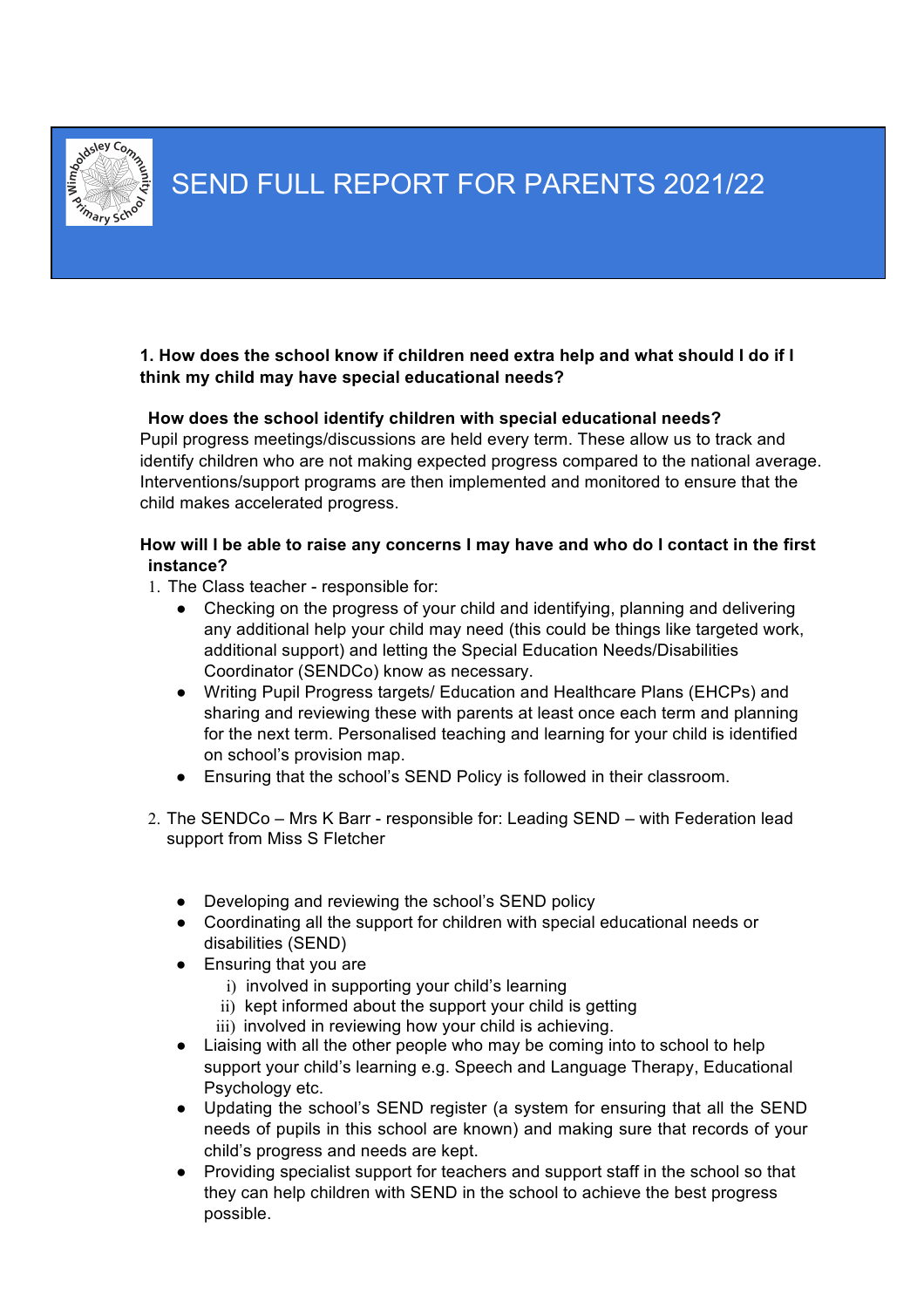- 3. The Federation Management leads led by Mrs K Barr are- responsible for: The day to day management of all aspects of the school, this includes the support for children with SEND.
	- The Head teacher will give responsibility to the SENDCo and class teachers, but is still responsible for ensuring that your child's needs are met.
	- The Head teacher must make sure that the Governing Body is kept up to date about issues relating to SEND.

The SEND Governor – Mrs J Darlington is responsible for:

- Making sure that the necessary support is given for any child who attends the school, who has SEND.
- Writing an annual report, in conjunction with the SENDCo, on SEND progress within school.

# **2. How will school staff support my child?**

**a) Class teacher -Quality First Teaching.** 

# **For your child this means:**

- That the teacher has the highest possible expectations for your child and all pupils in their class.
- That all teaching is built on what your child already knows, can do and can understand.
- Different ways of teaching are in place so that your child is fully involved in learning in class.
- Specific strategies (which may be suggested by the SENDCo) are in place to support your child to learn.
- Your child's teacher will have carefully checked on your child's progress and will have decided that your child has a gap in their understanding and, as a result, requires extra support in order for them to make the best possible progress.

# **Specific group work**

Intervention which may be:

- Run in the classroom or elsewhere within school.
- Run by a teacher or a Teaching Assistant (TA).

# b) **Specialist groups run by outside agencies e.g .Speech and Language**

**therapy** This means they have been identified by the SENDCo /class teacher as needing some extra specialist support in school from a professional outside the school. This may be from:

Local Authority services such as the Autism Team or Sensory Service (for students with a hearing or visual need) and statutory services from the Educational Psychology Services. You may be asked to give your permission for the school to refer your child to a specialist professional e.g. a Speech and Language Therapist or Educational Psychologist. This will help the school and yourself understand your child's particular needs better and be able to support them better in school.

The specialist professional will work in partnership with the SENDCo, parents, class teacher and your child to understand their needs and make recommendations.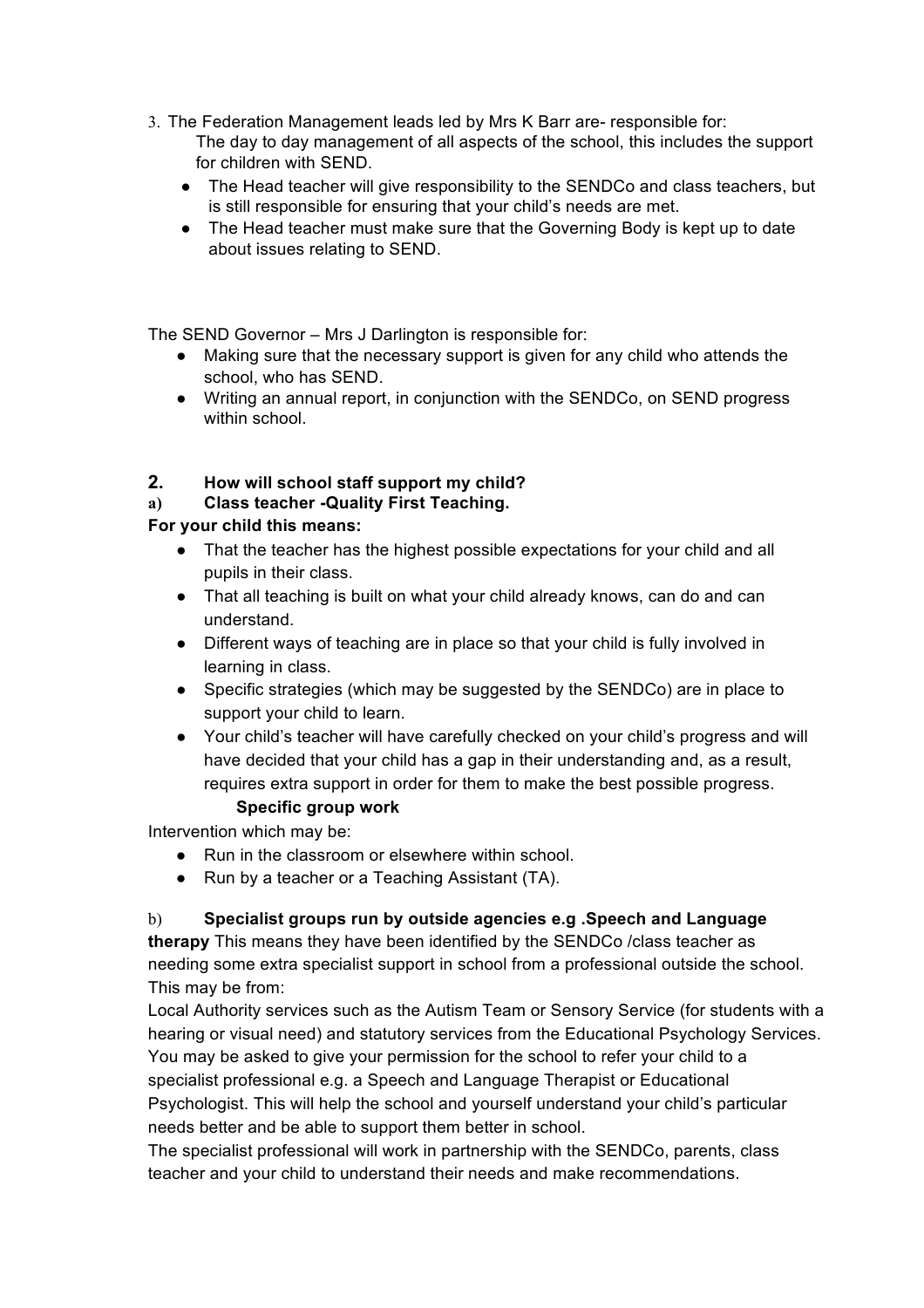# **c) Specified Individual Support**

This type of support is available for children whose learning needs are severe and complex.

This is usually provided via a Statement of Special Educational Needs or an Education, Health and Care Plan (EHCP). This means your child will have been identified by professionals as needing a higher level of individual or small group teaching. This type of support is available for children with specific barriers to learning that cannot be overcome through Quality First Teaching and intervention groups.

# **For your child this would mean:**

- The school (or you) can request that Local Authority Services carry out a statutory assessment of your child's needs. This is a legal process which sets out the amount of support that will be provided for your child.
- After the request has been made to the 'Panel of Professionals' (with a lot of information about your child, including some from you), they will decide whether they think your child's needs (as described in the paperwork provided), seem complex enough to need a statutory assessment. If this is the case they will ask you and all professionals involved with your child to write a report outlining your child's needs. If they do not think your child needs this, they will ask the school to continue with the current support.
- After the reports have all been sent in, the 'Panel of Professionals' will decide if your child's needs are severe, complex and lifelong. If this is the case they will write an Education Health Care Plan (EHCP). If this is not the case, they will ask the school to continue with the current level of support and also set up a meeting in school to ensure a plan is in place to ensure your child makes as much progress as possible.
- The EHC Plan will outline the number of hours of individual/small group support your child will receive from the LA and how the support should be used and what strategies must be put in place. It will also have long and short term goals for your child.
- An additional adult may be used to support your child with whole class learning, run individual programs or run small groups including your child.

# **3. How will the curriculum be matched to my child's needs?**

- Class Teachers plan lessons according to the specific needs of all groups of children in their class, and will ensure that your child's needs are met.
- Support staff, under the direction of the class teacher, can adapt planning to support the needs of your child where necessary.
- Specific resources and strategies will be used to support your child individually and in groups.

Planning and teaching will be adapted on a daily basis if needed to meet your child's learning needs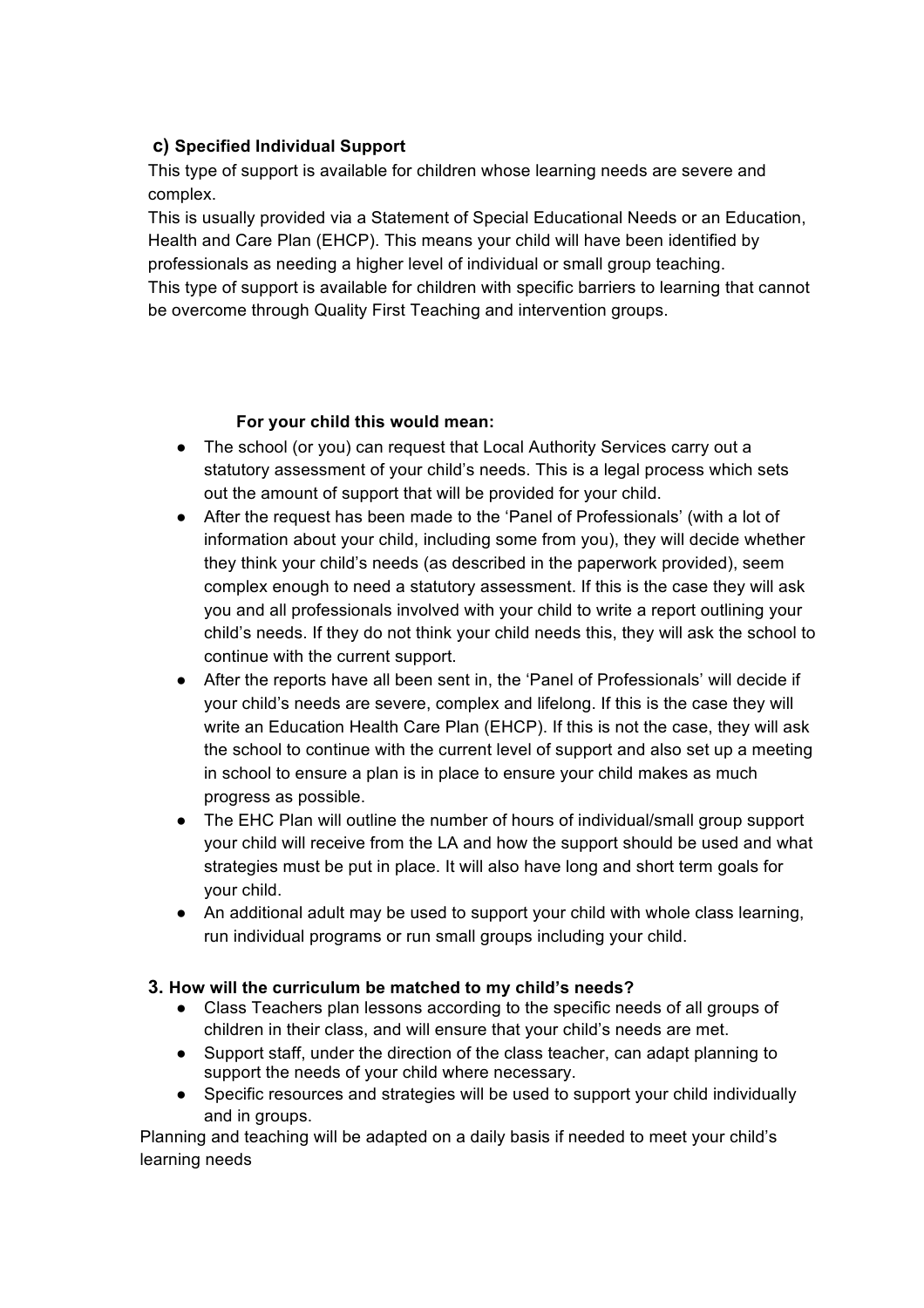# **4. a) How will both you and I know how my child is doing and how will you help me to support my child's learning**

## **How will we measure the progress of your child in school?**

Your child's progress is continually monitored by his/her class teacher.

- His/her progress is reviewed formally every half term in reading, writing and maths using Assertive Mentoring assessments and teacher assessment.
- At the end of each key stage (i.e. at the end of year 2 and year 6) all children are required to be formally assessed using Standard Assessment Tests (SATs). This is something the government requires all schools to do and the results that are published nationally.
- Children will have personal targets which will be reviewed, and a future plan made.
- Teachers meet with SENCo/ Federation leads on a half termly basis to discuss your child's provision.
- The progress of children with a statement of SEND/ EHC Plan is formally reviewed at an Annual Review, with all adults involved with the child's education.
- The SENDCo will also check that your child is making good progress within any individual work and in any group that they take part in.

### **What support do we have for you as a parent of a child with a SEND?**

The class teacher is regularly available to discuss your child's progress or any concerns you may have and to share information about what is working well at home and school so similar strategies can be used.

- SENCO or Federation Leads and Miss S Fletcher are available to meet with you after you have met with the class teacher to discuss your child's progress or any concerns/worries you may have.
- All information from outside professionals will be discussed with you with the person involved directly or, where this is not possible, in a report.
- Personal progress targets set on your Child's Assertive Mentoring sheet will be reviewed with your involvement.
- Homework will be adjusted as needed to your child's individual needs.
- Relevant information about how parents can support their child at home.
- Termly parents' evenings.
- Annual reports to parents.
- We hold multi-agency meetings as required.

### **4b) What support will there be for my child's overall well-being?**

We recognise that pupils with SEND may well have Emotional and Social Development needs that will require support in school. The emotional health and well-being of all our pupils is very important to us.

- We have a Safeguarding Children Policy in place which details the procedures we would follow if concerns arose; we follow National & LA Guidelines.
- We have a robust Behaviour Policy in place.
- The SENCo supported by Miss S Fletcher and all staff continually monitor the emotional health and well-being of all our pupils.
- We are an anti-bullying school.
- Children have access to a learning mentor, who is available and specially trained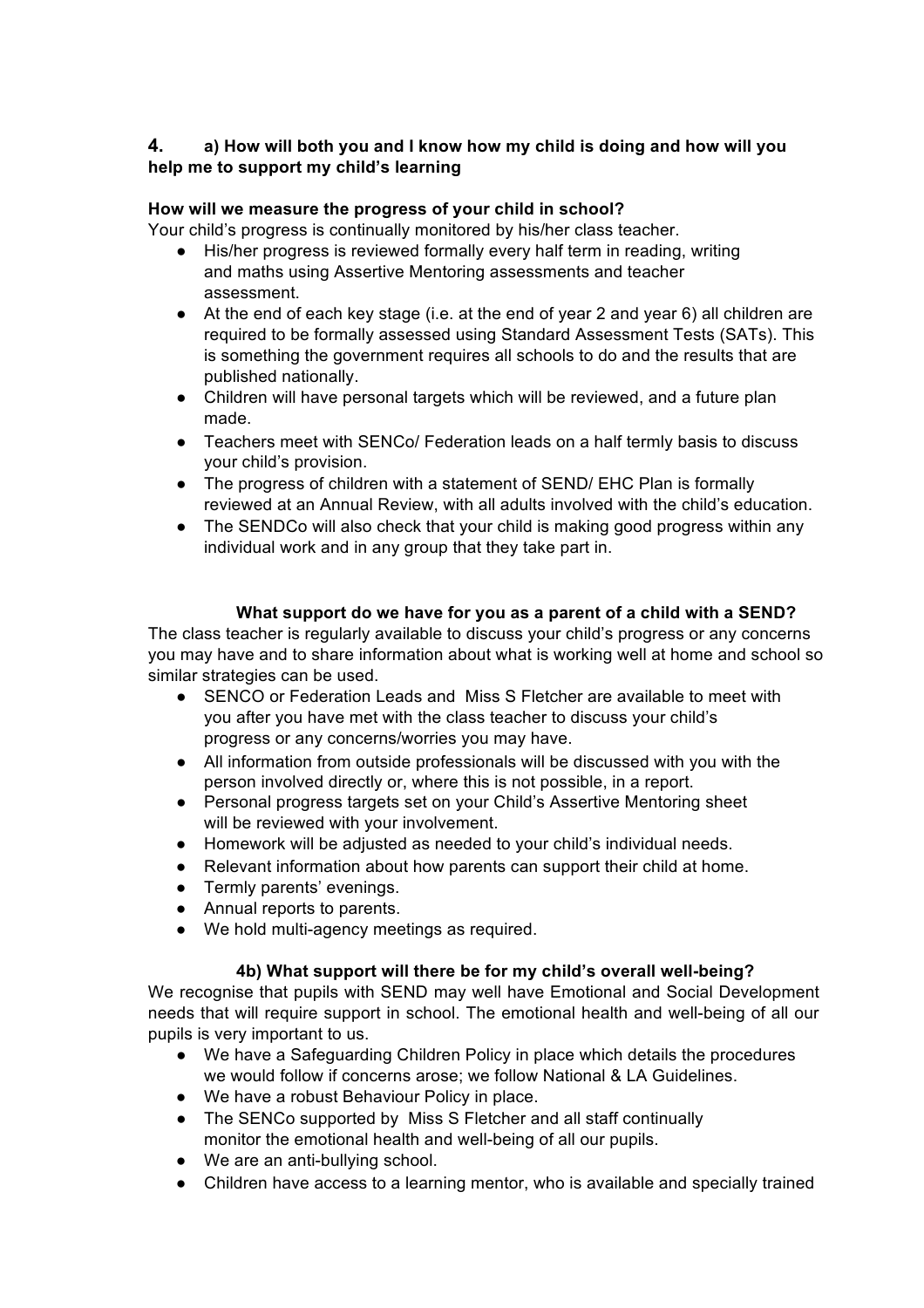to discuss any emotional issues with children.

### **5. What specialist services, experience, training and support are available at or accessed by the school?**

### **School provision**

- Experienced SENDCo, Miss S Fletcher and teaching staff
- Teaching assistants

### **Local Authority Provision available to school**

- Autism Team
- Educational Psychology Service
- Sensory Service for children with visual or hearing needs
- Parent Partnership Service
- Behaviour Support Team

### **Health Provision available to school**

- Speech and Language Therapy
- School Nurse
- Community Paediatrician
- Occupational Therapy
- Physiotherapy
- CAMHS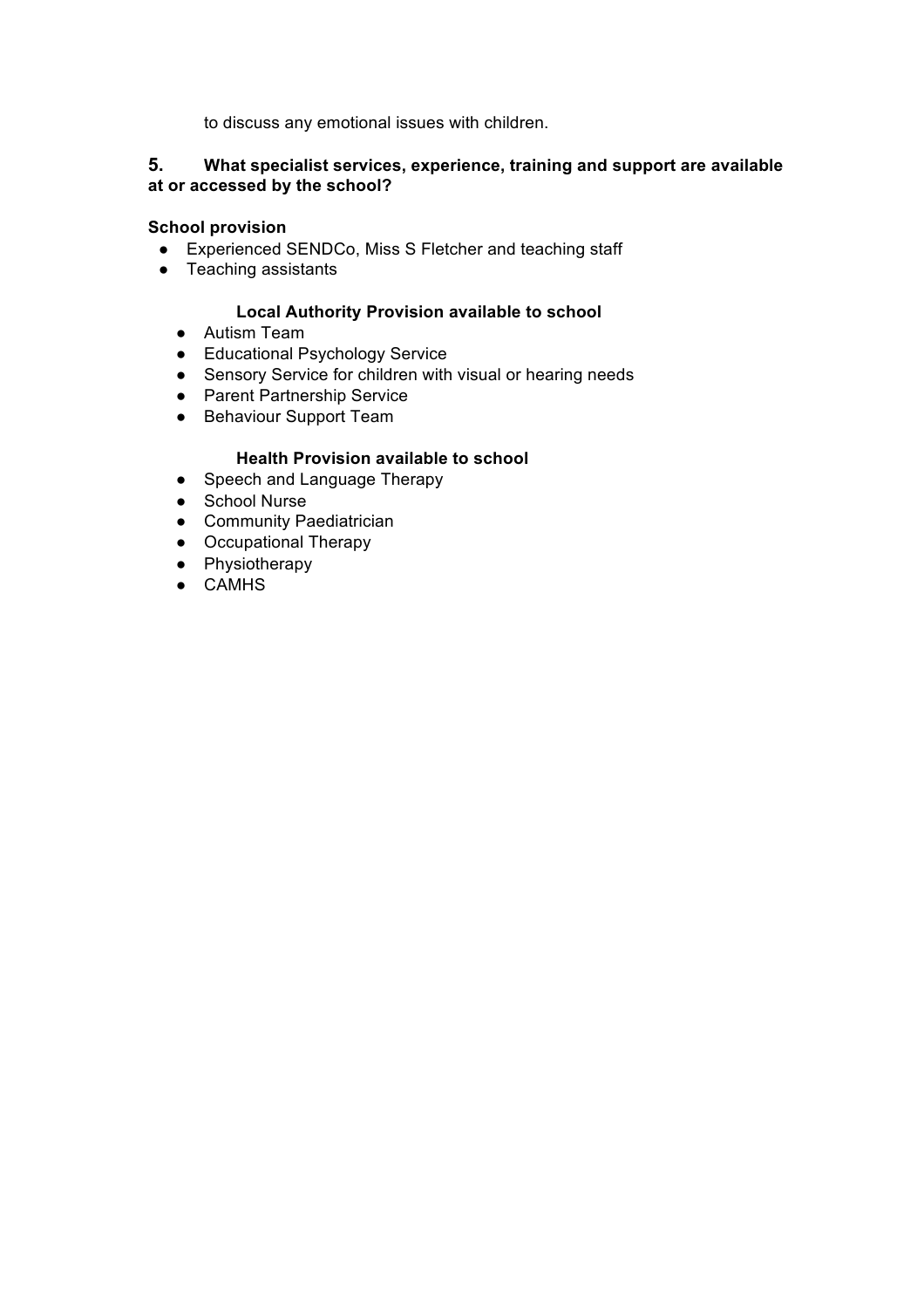# **6. What training has the staff supporting children and young people with SEND had or are having?**

- Appropriate members of staff regularly take part in training and disseminate this as required.
- We access support from outside agencies including educational psychologists, CAMHS and Behaviour Support Services.
- Whole staff training from outside agencies.
- Liaison with SENDCo and specialist TAs/HLTAs.
- Specific training to meet particular needs is obtained where necessary.

## **7. How will my child be included in activities outside the classroom including school trips?**

- All school trips are planned with all children's individual needs being risk assessed prior to the visit.
- Additional support is provided as and when it is deemed necessary for individual pupils.
- When the need arises individual children will have individual risk assessments, again dependent on their individual needs.
- As an inclusive school we aim to provide activities outside school which all children are able to attend.

# **8. How accessible is the school environment?**

- The school is fully compliant with DDA requirements.
- There is a disabled toilet.
- We ensure, where ever possible, that equipment used is accessible to all children regardless of their needs.
- Extra-curricular activities are accessible for children with SEND.

### **9. How will the school prepare and support my child to join the school, transfer to a new school or the next stage of education and life?**

We recognise that transitions can be difficult for a child with SEND and take steps to ensure that any transition is a smooth as possible.

# **When starting school:**

- We will contact the pre-school setting your child has previously attended and liaise with their SENDCo/ Federation Leads/ class teacher regarding your child's individual needs.
- We will liaise closely with yourselves and external agencies as to the best way to integrate your child into the school setting; and, if deemed necessary, with the appropriate support.

# **If your child is moving to another school:**

- We will contact the school SENDCO and ensure he/she knows about any special arrangements or support that need to be made for your child.
- We will make sure that all records about your child are passed on as soon as possible.

# **When moving classes in school:**

• Information will be passed on to the new class teacher in advance and in most cases, a planning meeting will take place with the new teacher. Personal targets will be shared with the new teacher